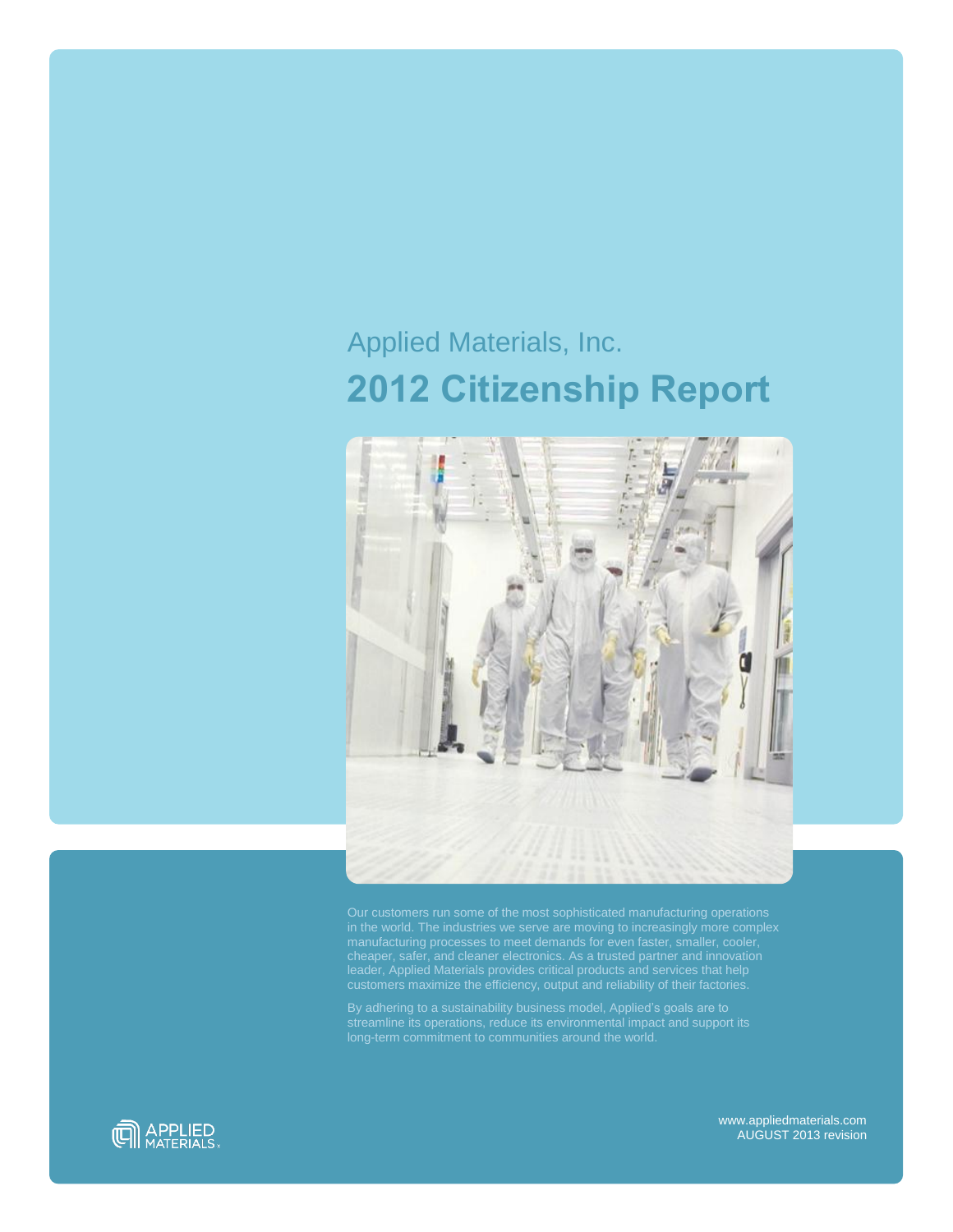## **A LETTER FROM OUR CEO**

At Applied Materials, we believe that it's our responsibility to make a positive contribution to the industries we serve and to the communities where we operate. By making a commitment to sustainable business practices, environmental stewardship and community investments, we create value for our stockholders and customers while enriching the lives of our employees and neighbors around the world.

Our 2012 Citizenship Report provides an overview of our operations and documents key indicators of our environmental and community impact. In this year's report you can read about the installation of our new 2.5 megawatt wind turbine that now supplies over 30% of the electricity needs for our campus in Gloucester, Massachusetts. This is great example of our ongoing commitment to be smarter about the resources we use.

Responsible corporate citizenship is foundational to our purpose and our values, inspiring trust among our business partners and motivating our global workforce to make choices that are good for our company, our communities and our planet.

Vike Sphit

Michael R. Splinter Chairman & CEO

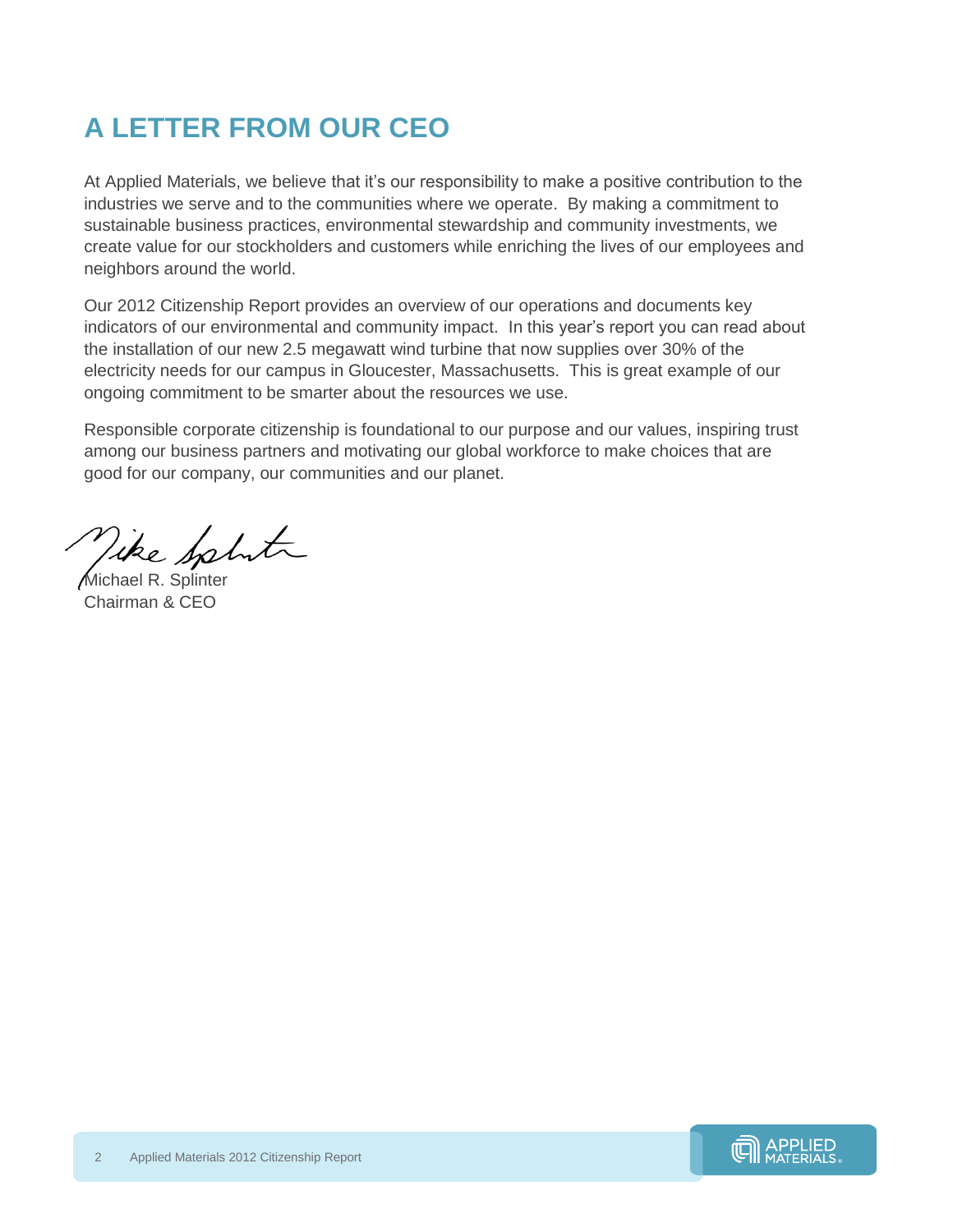## **CONTENTS**

## <span id="page-2-0"></span>45 Years of Innovation and Community Support

With more than 45 years of commitment to facilitating positive change through technological innovation, Applied's vision for sustainability also includes a focus on social responsibility: improving the way people live, learn, work, and play in communities around the world.

In every aspect of our business, we strive to make innovative and positive changes while minimizing environmental impact, increasing energy efficiency and improving the performance of our operations and products to help build stronger communities.

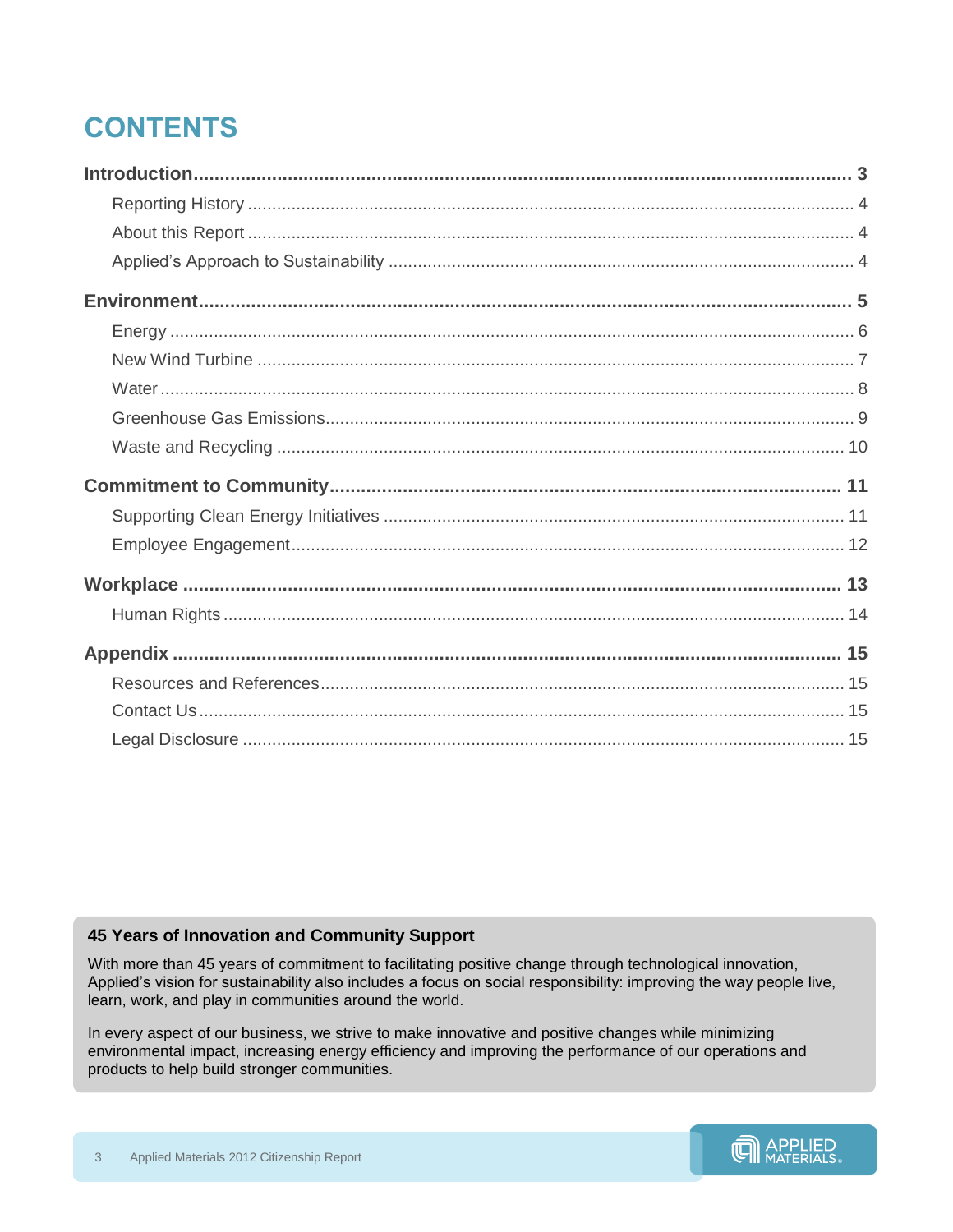## **INTRODUCTION**

Attention to social responsibility and environmental impact is evident in many aspects of Applied Materials: from our business operations to our support of local communities. We are proud of the positive impact the company and its employees have had in making the world a better place, whether it be contributing to the invention of products that radically advance the evolution of technology or generously giving to our communities and reaching out to those in need.

## <span id="page-3-0"></span>**Reporting History**

Applied issued its first Environmental Responsibility Report in 2007. It included in-depth analysis of operational data collected for fiscal years 2004-2006 and offered a detailed dialogue regarding the company's goals, achievements and environmental impact.

Each year since then Applied has produced a broader report generally following the Global Reporting Index (GRI) Reporting Framework and addressing economic and social as well as environmental performance.

## <span id="page-3-1"></span>**About this Report**

The scope of this 2012 update is more streamlined than in prior years and focuses on information not available elsewhere concerning Applied's environmental performance, community activities and workplace. The data provided covers the global operations of Applied Materials, Inc. and its subsidiaries (collectively referred to as Applied or the company) for its fiscal year ended October 28, 2012 (the last Sunday in October), except where indicated. Data is included for acquired businesses on a going forward basis from the acquisition close. For divested businesses, historical environmental data has been adjusted retroactively to exclude the discontinued operations. This report may be updated or revised from time to time.

In November 2011, Applied completed its acquisition of Varian Semiconductor Equipment Associates, Inc. (Varian), the market leader in ion implantation technology, which became a wholly-owned subsidiary. The acquisition added several facilities and about 1,500 employees to Applied's global operations.

A list of additional resources relating to our business and sustainability performance is located in the appendix of this report.

### <span id="page-3-2"></span>**Applied's Approach to Sustainability**

Since its beginnings more than 45 years ago, Applied has based its values on ethics and integrity. The way we manage our company closely aligns with the U.N. Global Compact Principles in the areas of human rights, the environment and anti-corruption. Applied's approach to sustainability is based on this firm foundation, enabling us to reduce our impact on the environment and to improve the quality of life in the communities where we conduct business.

Our priorities include:

- Complying with environmental, health and safety requirements at all times;
- Continuously looking for ways to reduce, reuse and recycle resources like water and energy; and
- Contributing to and being a part of the community.

| <b>FY2012 Company Overview*</b>                            |                                 |  |  |
|------------------------------------------------------------|---------------------------------|--|--|
| Net Sales:                                                 | \$8.7B                          |  |  |
| RD&E Spending:                                             | \$1.2B                          |  |  |
| Global Presence:                                           | 92 locations in<br>19 countries |  |  |
| Employees<br>Worldwide**:                                  | ~14.500                         |  |  |
| New Patents:                                               | 382                             |  |  |
| <b>Total Patents:</b>                                      | ~10,225                         |  |  |
| Founded:                                                   | Nov. 10, 1967                   |  |  |
| *Fiscal year ended Oct. 28, 2012.<br>**Excludes temporary. |                                 |  |  |

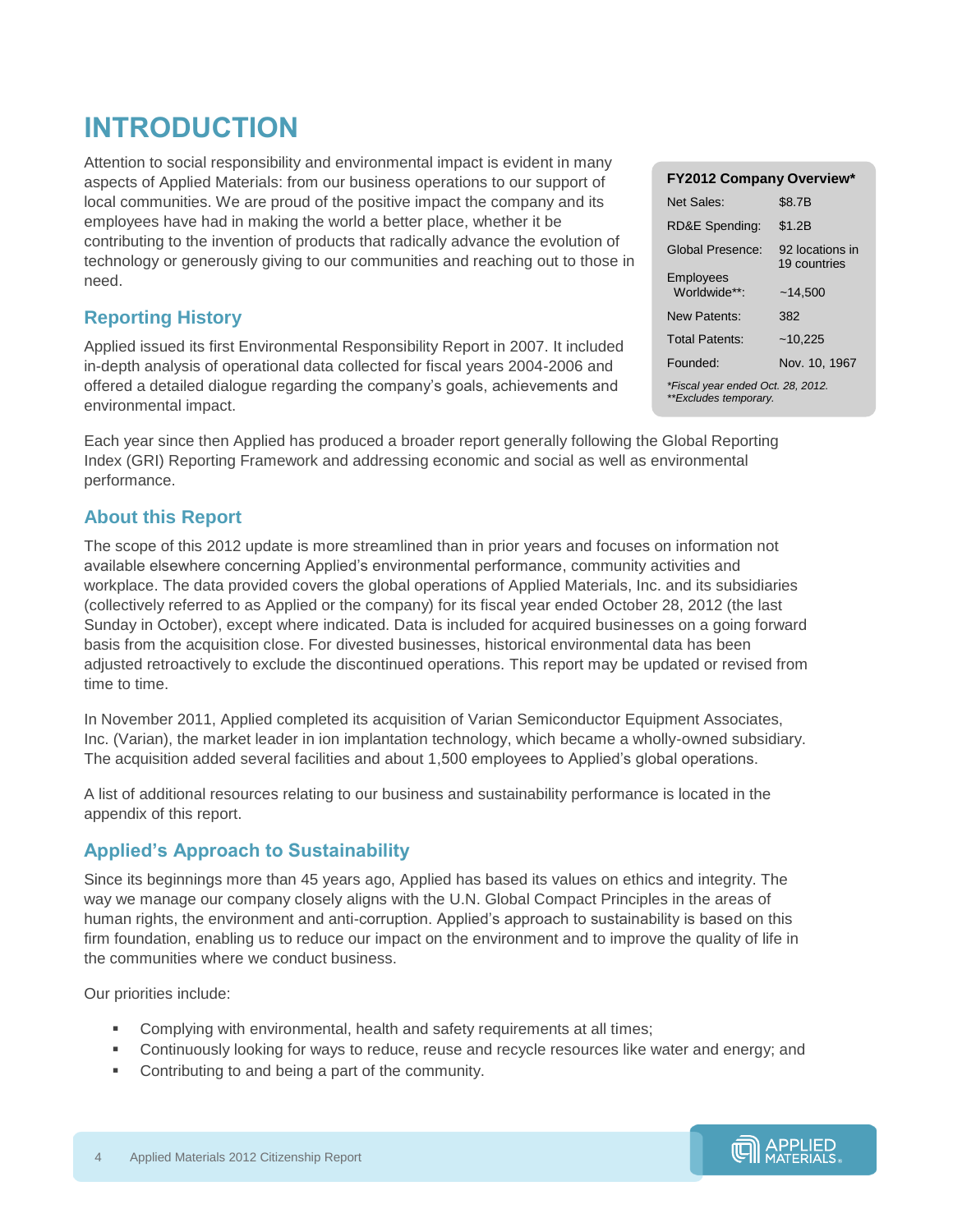## <span id="page-4-0"></span>**ENVIRONMENT**

Applied Materials strives to conduct its business operations in a manner that preserves the environment and protects the health and safety of workers, customers and neighboring communities.

We are committed to complying with or exceeding all relevant regulatory requirements, to the prevention of pollution, and to continual improvement in the environmental, health and safety performance of our operations, processes and products.

Applied Materials is a full member of the Electronic Industry Citizenship Coalition (EICC), an organization focused on enhancing sound corporate citizenship and stewardship principles and enhancing sustainability initiatives. We also encourage our suppliers to improve the environmental, health and safety performance of their operations and products. Several of our customers are also members of EICC and expect our participation. Often, close collaboration between Applied, suppliers and customers results in innovative solutions that are good for business while benefiting the environment. Applied has an established team, consisting of supplier management and EHS personnel, that continually interacts with our suppliers to encourage their support of sustainability initiatives and to monitor their efforts through a process of education, training and reporting.

As of October 28, 2012, Applied's principal facilities footprint included 5,590,000 square feet of owned property and 1,147,000 square feet of leased property in 13 locations around the world. Of that, the recently-acquired Varian campuses in Gloucester and Newburyport, Massachusetts, comprise 540,000 square feet of owned properties and 135,000 square feet of leased properties. Applied's principal properties include facilities for research, development and engineering (RD&E), manufacturing, and customer support, as well as corporate offices. In addition to these properties, Applied leases office space for marketing, sales, engineering and customer support offices in 79 locations throughout the world. Applied's operational footprint varies over time as the company acquires new businesses and expands, consolidates and relocates operations, driven significantly in part by the highly cyclical and evolving nature of the industries it serves.

In light of the number, variability and diverse locations of Applied's offices, plants and warehouse facilities around the world, it is an ongoing challenge to consistently and accurately capture utility use and environmental impact data, especially for leased facilities or dedicated Applied space at customer sites. To better capture information about the company's environmental impact, Applied recently deployed an industry-leading energy and environmental management accounting software system (EEM system). The EEM system allows global data regarding water, waste, and greenhouse gas (GHG) emissions (scope 1, 2 and 3 under the Greenhouse Gas Protocol) to be collected, analyzed, and reported with consistent units and correlation to global reporting standards. Data is tracked and consolidated under a process that relies substantially on information provided by utilities and other third parties on a calendar year basis.

A primary focus in 2012 was to better utilize the EEM system and improve our data collection and assessment capabilities. As a result of a global restructuring announced in October 2012 and related activities, the company is in the process of redesigning its Sustainability team composition and functions. In 2013, Applied plans to formalize the data management process – including assigning roles and responsibilities – with the goal to improve data quality and reliability and enable us to better identify, prioritize and focus on critical sustainability issues. We also are evaluating best practices for describing the results of these efforts in future reports. For example, this may include using relative data – such as energy intensity reductions that take into account variations in operations – rather than absolute yearover-year data. We intend to use the 2012 data in this Report as our new baseline for 2012-2017, and we plan to establish new goals with respect to energy and water consumption, GHG emissions and waste and recycling. Future reports will update our progress toward these goals.

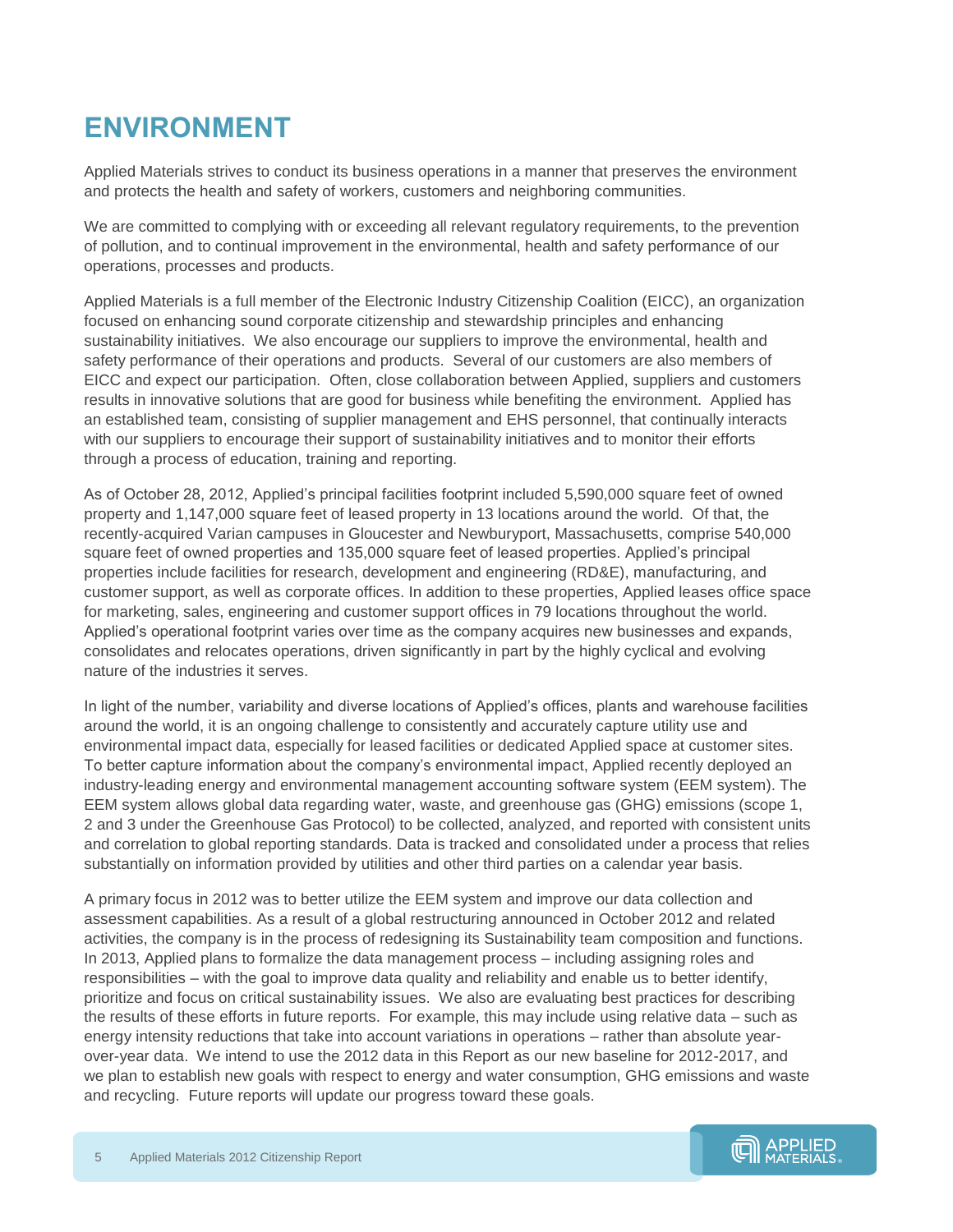## <span id="page-5-0"></span>**Energy**

Applied uses both direct (gas) and indirect (electricity) sources of energy for its global operations. A portion of its electricity comes from renewable sources in the form of green power purchases from utilities, as well as electricity generated by solar installations on-site at various Applied locations.

The following table shows direct and indirect worldwide energy consumption at Applied's owned facilities for the last three years as well as the amounts obtained from renewable sources:

|                                                                      | 2010      | 2011      | 2012      |
|----------------------------------------------------------------------|-----------|-----------|-----------|
| Direct energy consumption by primary energy source<br>(Gas) (Therms) | 3,722,328 | 4,300,000 | 4,214,900 |
| Indirect energy consumption by primary source<br>(Electricity) (GWh) | 309       | 292       | 296       |
| Renewable Energy (Electricity) (GWh)                                 | 33        | 37        | $41^2$    |

#### **Annual Worldwide Energy Consumption<sup>1</sup>**

1 Data for sites owned by Applied, does not include leased facilities.

2 Renewable sources comprised 18% of total indirect energy consumption at North America owned facilities and 14% of total indirect energy consumption globally, in 2012.

In 2012, we continued to fine-tune existing energy reduction programs in our key facilities and to improve the energy efficiency of our products. Our goal is to realize an annual energy reduction at our facilities, in part by replacing or upgrading inefficient lighting systems with systems incorporating daylight harvesting, advanced lighting controls, higher-efficiency long life lamp/ballast, and/or new technology (e.g., LED). Other facilities upgrades include increasing process cooling water efficiencies, chiller plant improvements and boiler burner upgrades.

As a further sign of our commitment to sustainability, Applied continues to increase the amount of renewable energy it uses to power its operations in the U.S. and Asia. Its solar installations in Santa Clara, California; Austin, Texas; and Singapore generate a total of up to 3,200 MW hours of electricity annually, saving an estimated 2.4 million pounds of  $CO<sub>2</sub>$ .

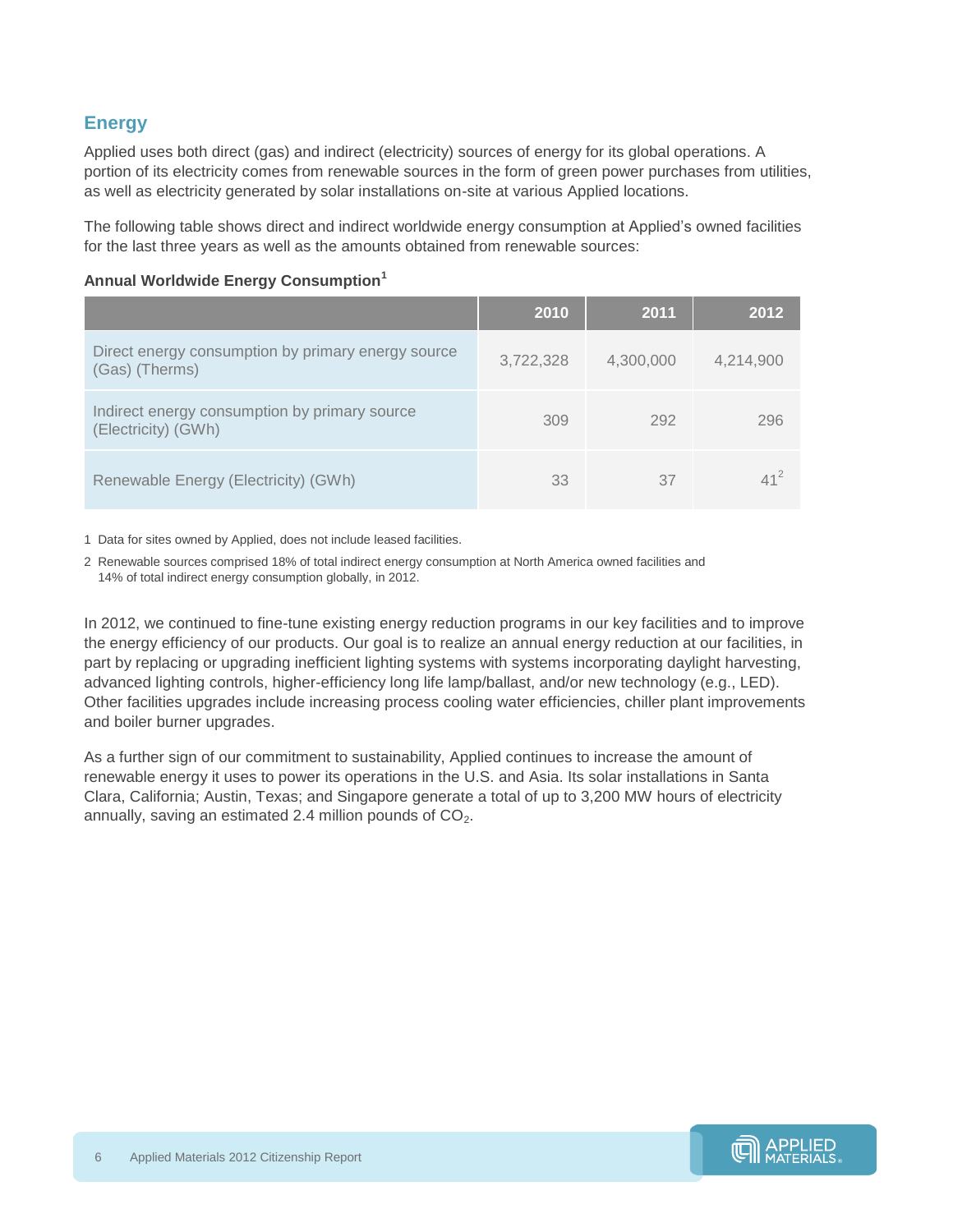#### <span id="page-6-0"></span>**New Wind Turbine**

In 2012, along with its acquisition of Varian, Applied gained plans for a giant wind turbine to be sited at Varian's manufacturing and RD&E center in Gloucester, Massachusetts.

Situated on the coast of New England, Gloucester was founded in 1623 and was one of the first English settlements. Today, the picturesque – and breezy – seaside town comprises 41 square miles and is home to about 30,000 people. Varian started the wind turbine project in 2007, but installation did not begin until after it became part of Applied. In October 2012, a barge from Boston arrived into Gloucester Harbor carrying the tower sections and blades for what would be the largest windmill in the U.S. northeast. And, a month later it went live.

The 2.5 MW wind turbine was designed to meet stringent environmental and safety standards. It is expected to supply more than 30% of the site's electricity and reduce site operating expenses by more than \$1 million annually. Planners predict that 99% of the power generated by the turbine will be used on-site, resulting in a 34% projected reduction in  $CO<sub>2</sub>$  emissions at the Gloucester site and reducing Applied's overall carbon footprint considerably.



A technician inspects the hub before the rotor assembly is hoisted into place.



The completed 2.5 MW turbine as seen from the edge of Gloucester, MA. The turbine is mounted on a 328-foot tower and was connected to the grid in November 2012.

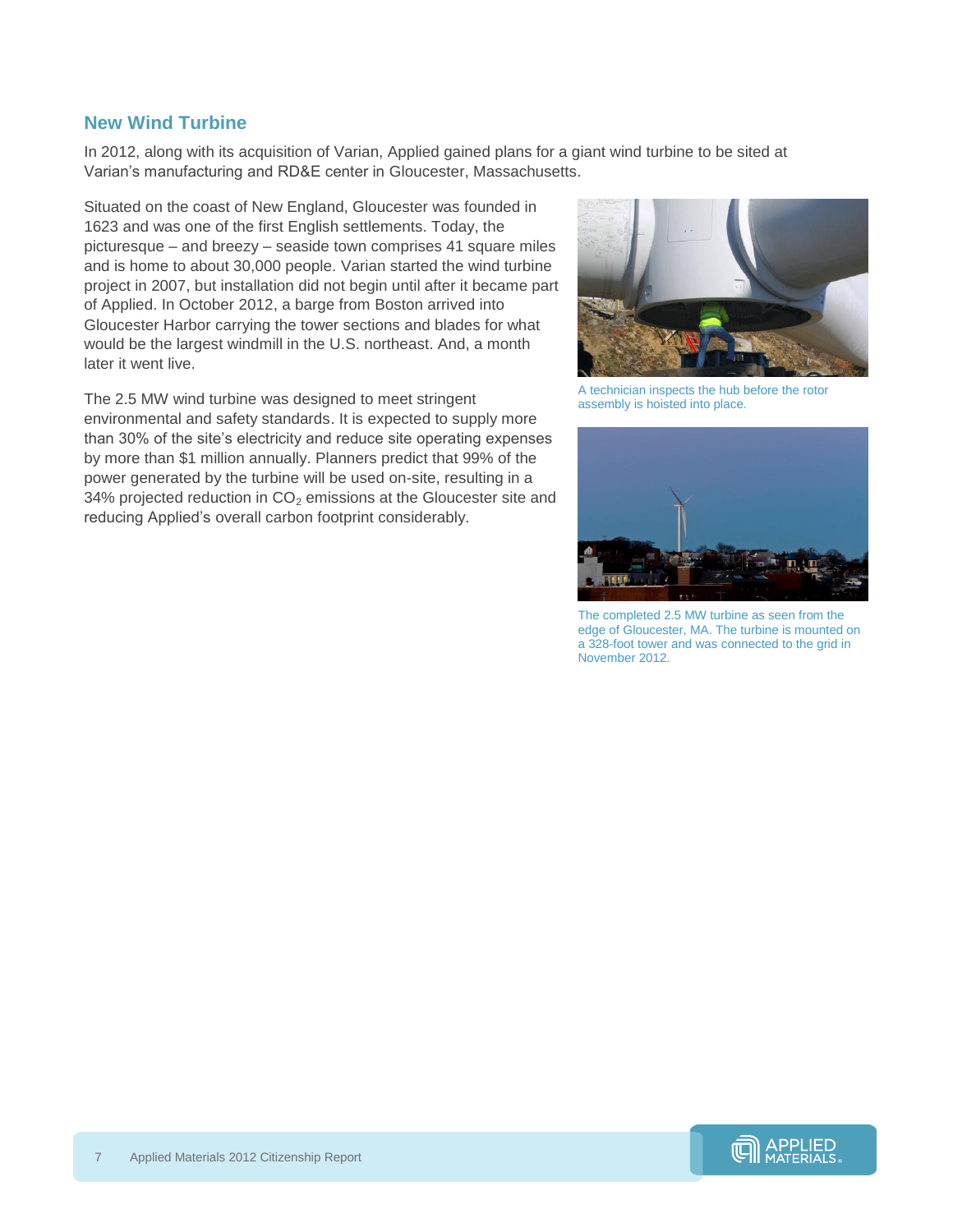### <span id="page-7-0"></span>**Water**

Water is a critical natural resource. Applied operations are not water intensive, nor do we draw on protected sources for our water, and we take seriously our commitment to use water wisely.

Like other large, multi-national, engineering-based corporations, most of our water consumption is for sanitation purposes and landscaping, with a nominal percentage used in the manufacturing process for coolers and chillers. The following table shows the last three years water usage (CCF =  $100$  cubic feet):

#### **Annual Worldwide Water Usage<sup>1</sup>**

|                                            | 2010    | 2011                 | 2012    |
|--------------------------------------------|---------|----------------------|---------|
| Total water withdrawal by source $(CCF)^2$ | 75,000  | 75,000               | 75,000  |
| Worldwide total - water usage (CCF)        | 550,000 | 608,650 <sup>3</sup> | 538,682 |

1 Water footprint for owned facilities includes landscaping and process. Water footprint for leased facilities includes only process with a conversion of  $1m3 = .353$  CCF and does not include office-only facilities.

2 The only withdrawal is through a pump-and-treat system at the Arques campus (Sunnyvale, CA) as the result of a legacy groundwater issue that originated prior to Applied purchasing the land. Pump-and-treat operates at a generally consistent rate.

3 The 2011 Citizenship Report listed 2011 amount as 607,500 CCF. This figure has been updated using improved data provided by Applied's EEM system.

Starting in 2007, the company embarked on a water reduction program: achieve at least a 10% reduction in overall water consumption by 2012. Steady operational improvements included the installation of smart landscape watering systems, low-flow fixtures, use of recycled water, drought-tolerant landscaping, tap water purification systems in break rooms to reduce the use of bottled water, and use of compostable food service items.

By 2010, we had achieved reductions ahead of this goal, although usage increased in 2011. Taking into account the divesture and acquisition of businesses since 2007, our net reduction in water consumption has averaged 10%. Global reduction efforts in 2012 helped decrease overall water usage to below 2010 levels.

On the product side, we continued to reduce the amount of water used during the manufacturing process by creating more efficient chillers and coolers for use by semiconductor customers.

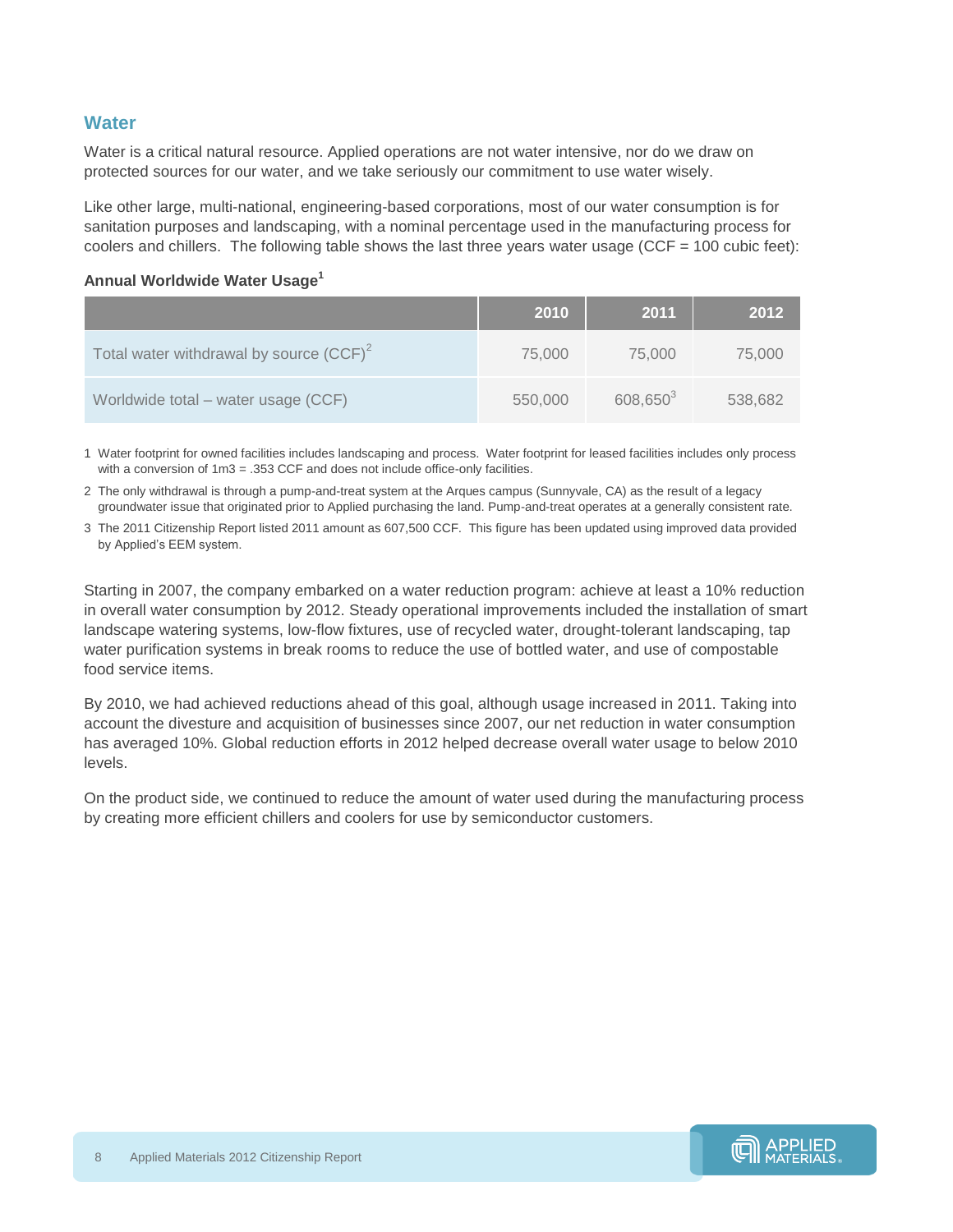### <span id="page-8-0"></span>**Greenhouse Gas Emissions**

To reduce energy usage, Applied continues to make improvements to facilities and to streamline its operations, while also encouraging employee participation through incentives and information. Greenhouse gas (GHG) emissions are directly related to energy source. Applied is improving its on-site energy efficiency and is also working with energy suppliers to identify renewable energy sources with little or no GHG emissions.

The below table shows Applied's worldwide direct and indirect GHG for the last three years (MTCe = metric tons of carbon equivalent).

#### **Annual Worldwide Greenhouse Gas Emissions**

|                                                                                                      | <b>2010</b> | 2011          | 2012        |
|------------------------------------------------------------------------------------------------------|-------------|---------------|-------------|
| Total direct and indirect greenhouse gas emissions<br>by weight (MTCe) (Scope $1 + 2$ ) <sup>1</sup> | 178,406     | $163.000^{2}$ | $186,303^3$ |
| Other relevant indirect greenhouse gas emissions by<br>weight (MTCe) (Scope 3 air travel)            | 36,863      | 34.234        | 35,069      |

1 Carbon from electricity and fuel consumption from operations primarily at owned facilities.

2 The 2011 Citizenship Report listed 2011 amount as 157,140 MTCe. This figure has been updated using improved data provided by Applied's EEM system.

3 Scope 1 was 43,207 MTCe, Scope 2 was 143,096 MTCe.

In 2012, Applied's activities aimed at reducing GHG emissions included these ongoing and new efforts:

- Reduce GHG related to product shipment by manufacturing in closer proximity to major customers - Applied's Singapore manufacturing and transportation hub and Taiwan display manufacturing sites serve regional customers in China, Japan, Korea, Singapore and Taiwan
- Carpool/ride matching service for employees in California, Texas and Massachusetts
- Public and alternative transportation incentives for employees in California
- **Preferred parking for carpool and hybrid vehicles and electric vehicle charging stations at Profermity** California and Texas sites
- Work-from-home (AppliedAnywhere) program has 435 participants worldwide
- Tele- and video-conferencing for virtual work-groups and all-employee meetings - 14 TelePresence rooms worldwide used in 2012 saved an estimated 1,307 tons  $CO<sub>2</sub>$
- Online employee training and Applied University classes - Applied offers 2,533 classes worldwide, of which 90% are offered on-line

While GHG emissions attributable to Applied's operations excluding Varian decreased nearly 7% in 2012 over 2011 data, the inclusion of Varian GHG emissions data in 2012 drove the corporate-wide total up nearly 13%, although the relative increase (GHG per sq. ft.) was only 3%.

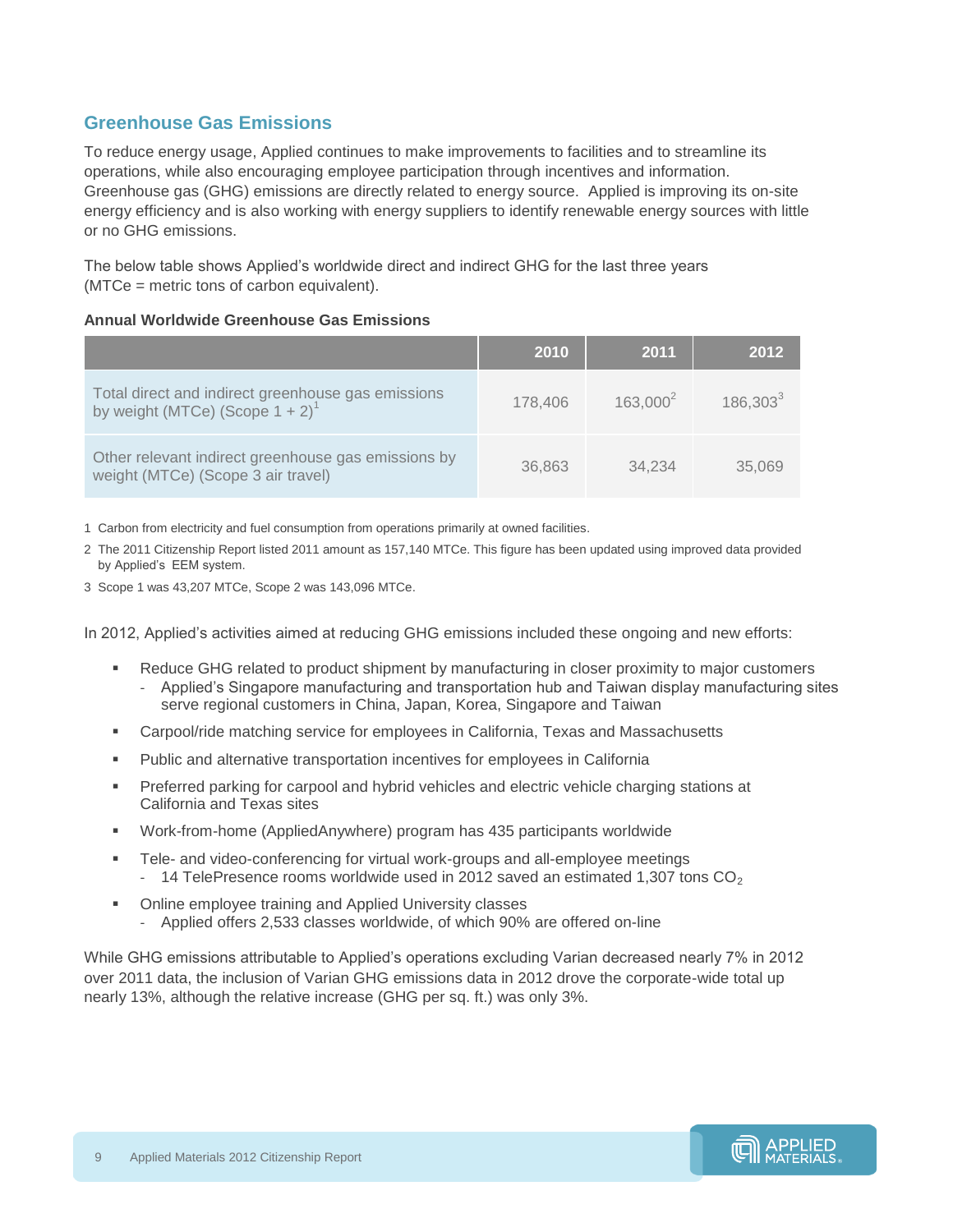### <span id="page-9-0"></span>**Waste and Recycling**

Applied's 2012 goal was to reduce the volume of hazardous waste generated at all Applied operations, collectively, by 400 metric tons over 2011 quantities. Instead, off-site treatment of hazardous waste significantly increased due to the installation of an interim tank and haul waste water system required to be implemented at our Santa Clara, California facility. In 2012, this resulted in an increase of 928 metric tons of hazardous waste needing off-site treatment. A long term solution is underway that will include on-site treatment, holding tanks and a testing lab allowing Applied to treat the hazardous waste on site and discharge the resulting wastewater to a publicly owned treatment works. This project is expected to be completed in 2013.

Applied's Semitool business unit in Kalispell, Montana, reported a significant increase in recycled waste, representing a comparable increase in landfill diversion for the site and enabling Applied to maintain a diversion rate of greater than 85%.

The inclusion of the Varian acquisition waste and recycling data also contributed to the increase in waste metrics for 2012.

|                                                                     | 2010  | 2011  | 2012  |
|---------------------------------------------------------------------|-------|-------|-------|
| Total weight of waste by type and disposal method<br>(metric tons): |       |       |       |
| Hazardous waste treated off-site                                    | 612   | 617   | 2,201 |
| Landfill (non-hazardous)                                            | 723   | 1.167 | 1,352 |
| Recycled/composted/diverted                                         | 6,148 | 6.545 | 9,190 |
| Diversion Rate (%)                                                  | 89.5  | 84.9  | 87.1  |
|                                                                     |       |       |       |

#### **Annual Worldwide Waste, Recycling and Diversion**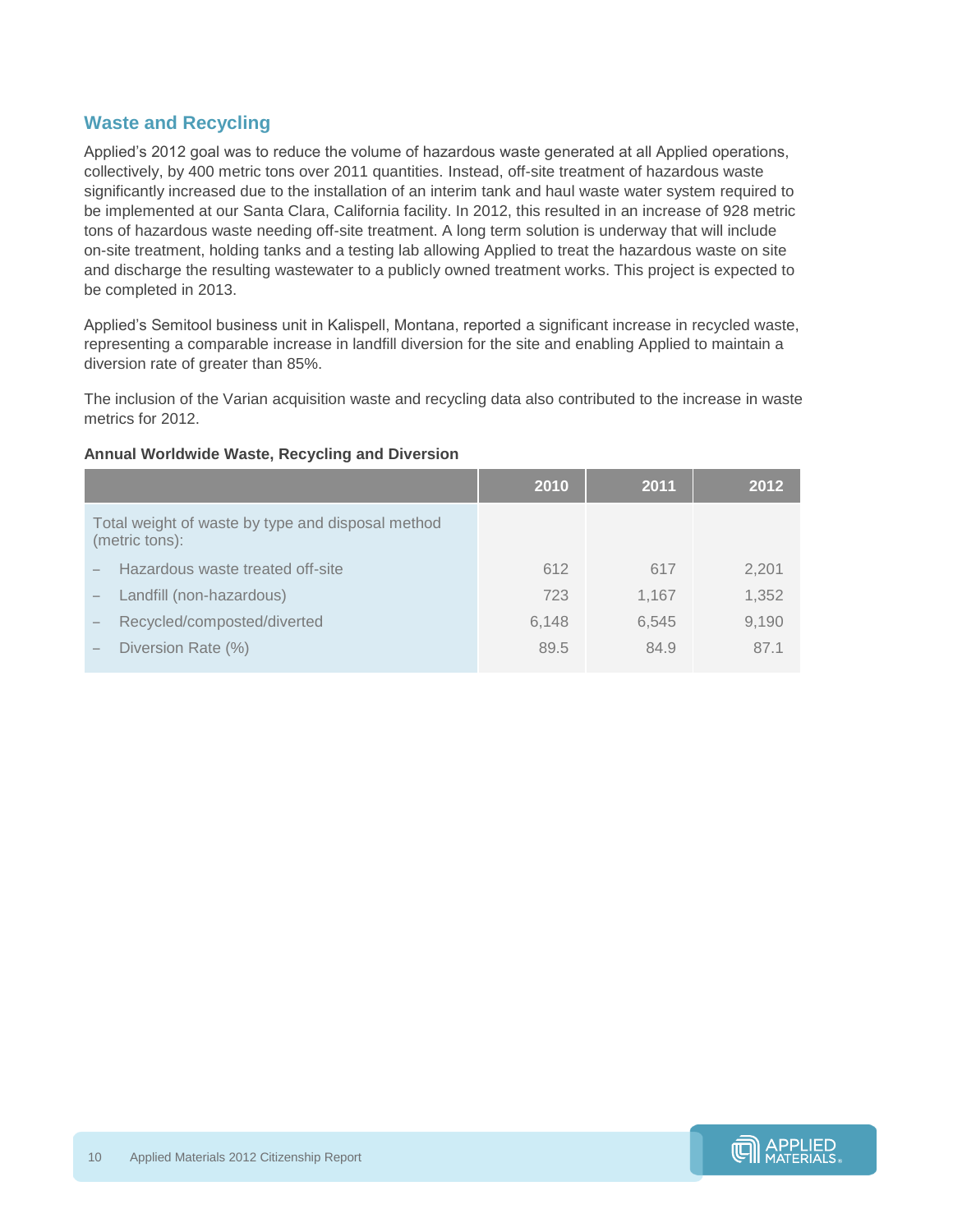## <span id="page-10-0"></span>**COMMITMENT TO COMMUNITY**

Good corporate citizenship and active social responsibility are a natural extension of the company's purpose, values and business goals. In 2012, Applied Materials and the Applied Materials Foundation contributed nearly \$11 million to a variety of educational and social causes around the world that have helped to improve lives and strengthen communities. In addition, our employee volunteers participated at company-lead community efforts as well as gave personal time and resources to favorite non-profit organizations.

Long-term, strategic community support and personal involvement benefit communities, help to galvanize our workforce, and enrich the longevity of our sustainable business model. Our focus on environmental stewardship and education also serves to inspire trust and inspiration among our business partners; together, we can care for our planet.

## <span id="page-10-1"></span>**Supporting Clean Energy Initiatives**

In 2012, in keeping with our operational goal to reduce our carbon footprint and our business focus on clean energy solutions, the company and the Applied Materials Foundation made notable strategic investments that promote the social, financial and health advantages of renewable energy. The following is a sampling of the dozens of organizations supported by Applied or the Applied Materials Foundation (the Foundation) with respect to 2012 activities.



Applied employees volunteer in Santa Clara, CA, weeding out non-native, invasive plants along the Guadalupe River during annual river restoration days.

- Initiated Collaborative for Clean Energy, a partnership with Santa Clara University's Center for Science, Technology and Society, to provide direct training to clean energy social enterprises in **India** and **China.**
- Supported the nonprofit organization, Prospect Silicon Valley, in establishing a facility in San Jose, **California**, to be used for developing solar, clean transportation, smart grid, renewable energy storage and other clean technologies.
- Provided funding for SOS Children's Villages, a US-based nonprofit, to install solar powered street lighting in Chennai and Bangalore, **India.**
- Laid the groundwork for the Solar Decathlon China competition, which brings together teams from 35 universities to build affordable, energy-efficient and attractive single family homes, which is scheduled to debut in Datong, **China** in August 2013.
- Collaborated with nonprofit E+Co and SELCO Solar Pvt. Ltd to electrify 1,000 village households and 10 schools in Karnataka, **India** via solar lighting systems.
- Hosted the Applied Materials Clean Tech Competition in the San Francisco Bay Area and Xi'an, **China** to inspire the next generation of innovators to engineer a solar-powered solution to humanitarian crisis in the aftermath of a disaster.



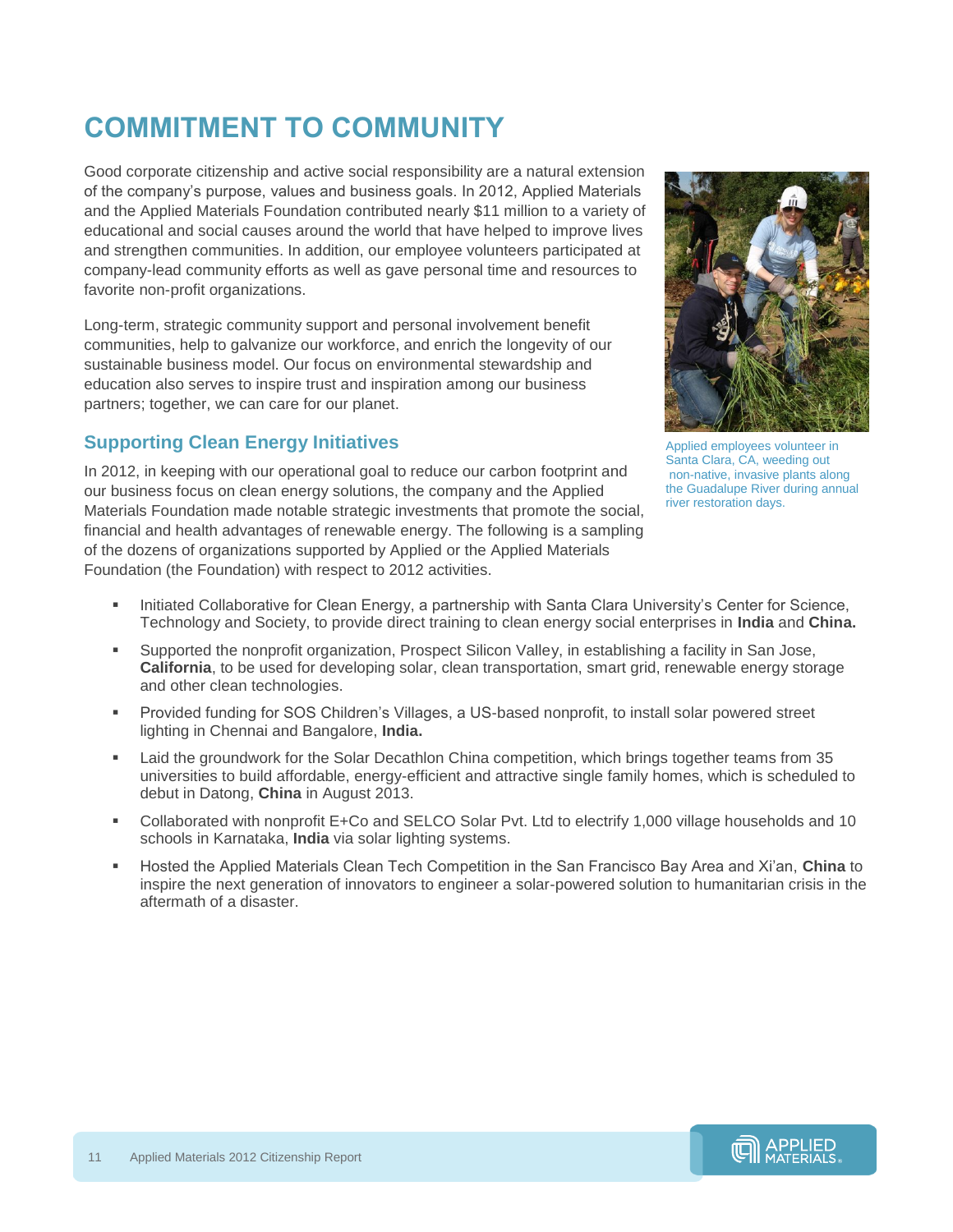### <span id="page-11-0"></span>**Employee Engagement**

To complement community investments, Applied and the Applied Materials Foundation supported employee engagement and giving through volunteer recognition and matching gift programs. In 2012, employees actively participated in numerous charitable events and programs around the world. Notable endeavors included:

- Expanded our Employee Giving & Matching Program to include employees who joined Applied through the acquisition of Varian. Contributions from employees plus the Foundation match generated **\$4M** for charities and schools.
- Annual Food Drive hit record high, generating **\$1.2M** for 38 food banks across the US and the **World** Food Program.
- Employees logged over 9,000 hours into the company's online GivingStation which resulted in nearly **\$40,000** being donated to non-profit organizations.
- Employee volunteers built solar-powered homes with Habitat for Humanity in Korea.
- An EarthWorks campaign to raise awareness of, and participation in, EarthDay activities engaged employees in 35 educational and volunteer activities in 7 countries in the spring.

#### **Annual Worldwide Community Investments**

|                                                                                                                                              | 2010     | 2011        | 2012     |
|----------------------------------------------------------------------------------------------------------------------------------------------|----------|-------------|----------|
| Total of community investments by Applied Materials<br>and Foundation grants (\$M). (Excludes administrative<br>costs and in-kind donations) | 11.6     | 11.7        | 10.7     |
| Total Employee Giving plus company match (\$M)                                                                                               | 2.7      | 3.4         | 4.0      |
| <b>Total Volunteer Time Grant hours logged</b>                                                                                               | 8.441    | $8.945^{1}$ | 9.015    |
| Total contributions paid by Applied Materials<br>Foundation based on Time Grant hours                                                        | \$34.750 | \$33,250    | \$38,500 |

1 Volunteer data adjusted from amount reported in 2011 Citizenship Report to capture all volunteer hours logged. Prior report captured up to 20 hours only per organization.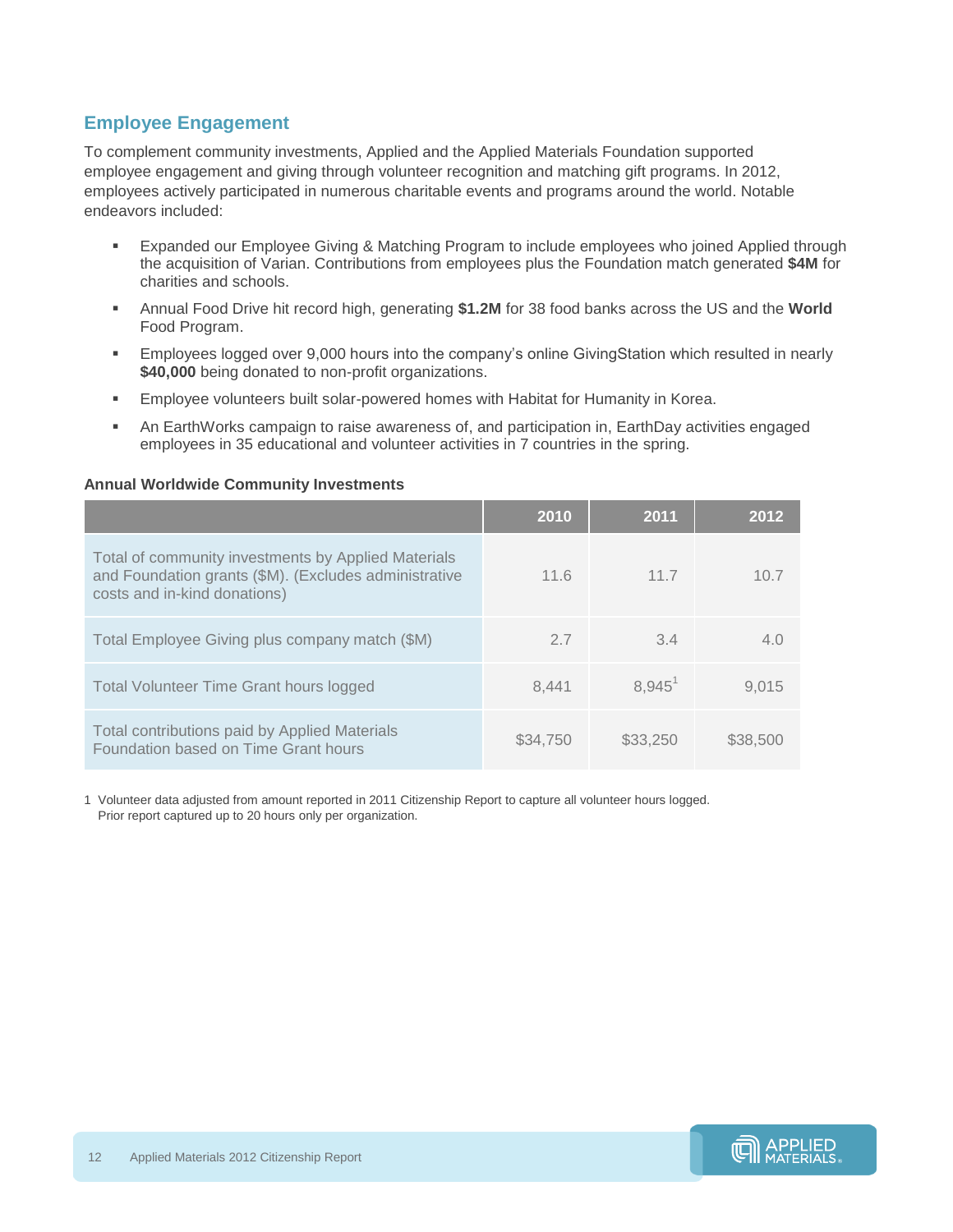## <span id="page-12-0"></span>**WORKPLACE**

As of the end of fiscal 2012, Applied's workforce included approximately 14,500 regular employees and 500 temporary workers, spanning 92 worldwide locations in 19 countries.

We know that Applied's greatest strength is its employees and that a key to our success is making our company a great place to work. Each year we conduct a survey to gain input on areas and programs that employees believe are working well, as well as ideas for changes or improvements. The 2012 Employee Survey had the highest participation rate and engagement score to date, and it also confirmed that career development continued to be a key driver of engagement.

Applied provides various resources to help employees build their knowledge, skills and abilities for personal and career development, and also to help promote a safe and ethical work environment. Through Applied Global University (AGU), the company offers online and classroom-based courses covering a variety of subjects, including required courses on topics such as hazardous materials, harassment prevention, and ergonomics. Employees also must complete training on and comply with Applied's Standards of Business Conduct (available on Applied's website), which facilitate ethical decision-making and conduct.

The below tables reflect some key data pertaining to the company's workforce training and development, as well as safety metrics for the last three years.

#### **Training and Development**

|                                                                                                                                                  | 2010               | 2011               | 2012               |
|--------------------------------------------------------------------------------------------------------------------------------------------------|--------------------|--------------------|--------------------|
| Average hours of training per year per person by<br>category - regular full-time employees (RFT) and total<br>(RFT, temps, contractors, interns) | 34 RFT<br>24 total | 40 RFT<br>26 total | 41 RFT<br>28 total |
| Percentage of employees receiving regular<br>performance and career development reviews <sup>1</sup>                                             | 90                 | 94                 | 95                 |

1 Every employee is encouraged annually to complete an online Performance Appraisal that becomes part of their permanent record and can serve as a basis for career development planning. While nearly all eligible employees receive performance ratings from their manager, not all employees complete the appraisal. In addition, employees are encouraged annually to complete an Individual Development Plan that includes skills assessment and a development roadmap. In 2012, 75% of employees had an IDP in place.

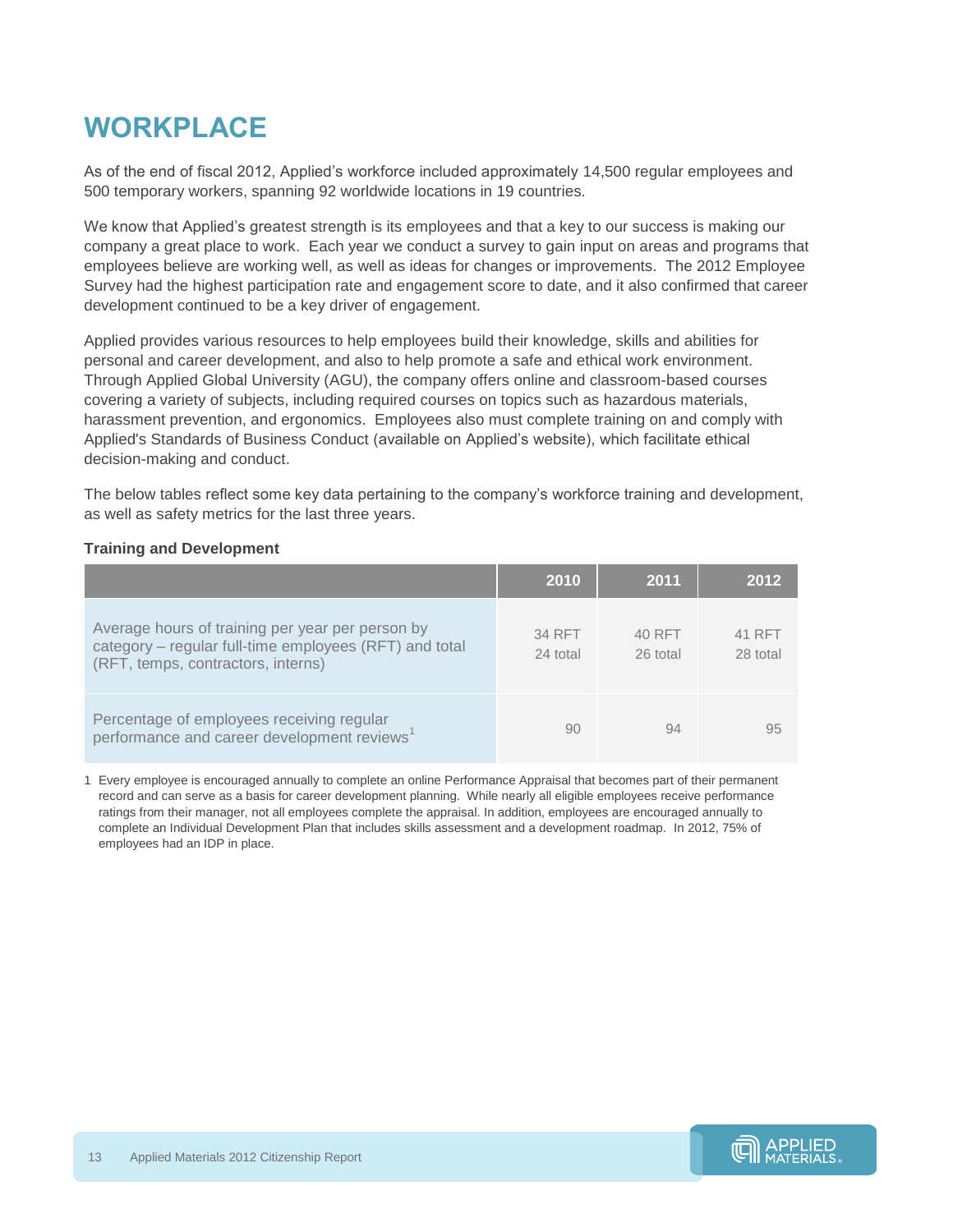#### **Safety Metrics**

|                                                                                                                                                                       | 2010     | 2011     | 2012      |
|-----------------------------------------------------------------------------------------------------------------------------------------------------------------------|----------|----------|-----------|
| <b>North America</b>                                                                                                                                                  |          |          |           |
| Total case incidence rate (TCIR)                                                                                                                                      | 1.55     | 1.05     | 0.80      |
| Injuries or illnesses resulting in days away from work,<br>restricted work activity, or job transfer for every 100<br>employees (Days Away & Restricted Time or DART) | 0.85     | 0.56     | 0.43      |
| Number of work-related fatalities                                                                                                                                     | $\Omega$ | $\Omega$ | $\bigcap$ |
| Worldwide                                                                                                                                                             |          |          |           |
| Total case incidence rate (TCIR)                                                                                                                                      | 1        | 0.81     | 0.52      |
| Injuries or illnesses resulting in days away from work,<br>restricted work activity, or job transfer for every 100<br>employees (DART)                                | 0.56     | 0.51     | 0.31      |
| Number of work-related fatalities                                                                                                                                     | $\Omega$ | $\Omega$ |           |
| Number of office ergonomic evaluations performed                                                                                                                      | 1.777    | 812      | 921       |

As a leading supplier of manufacturing equipment and services to the global semiconductor, display and solar industries, Applied is subject to the highly cyclical conditions that characterize these industries. To align its operations with business conditions while maintaining competitive advantage, Applied from time to time takes steps to adjust its worldwide organization and workforce, including restructuring actions. In 2012, Applied announced a restructuring plan consisting of a voluntary retirement program for certain eligible U.S. employees, together with other workforce reduction actions globally across multiple business segments and functions, which were expected to affect approximately 900 to 1,300 positions and to be substantially completed in 2013.

### <span id="page-13-0"></span>**Human Rights**

Applied Materials has demonstrated its commitment to Human Rights by operating in an ethical and responsible manner. As stated in the Applied Materials Standards of Business Conduct applicable to our global workforce and supply chain, the company "prohibits the use of child labor, and the use of forced, bonded, or indentured labor practices in our operations. Additionally, we forbid harsh or inhumane treatment, including corporal punishment or the threat of corporal punishment." In 2013, Applied intends to formally implement its U.S. Policy for Child Labor Avoidance that clarifies and reinforces the prohibition on child labor in all countries in which it operates.

#### **Human Rights Indicator**

|                                                                                                                            | 2010 | 2011 | 2012 |
|----------------------------------------------------------------------------------------------------------------------------|------|------|------|
| Number and percentage of operations that have been<br>subject to human rights reviews or impact assessments,<br>by country |      |      |      |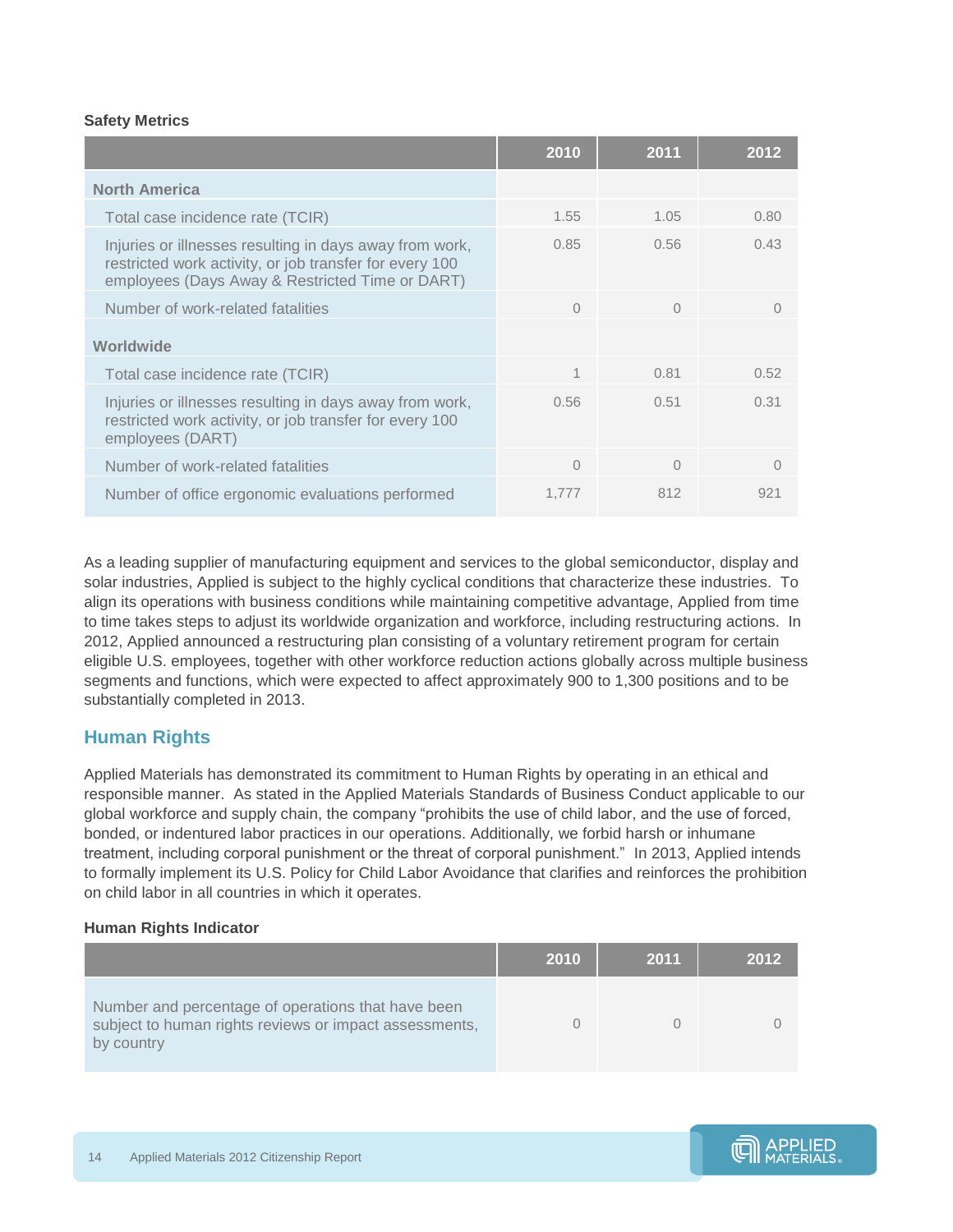## **APPENDIX**

### Resources and References

Additional information regarding Applied Materials' business and corporate citizenship activities is available on our website and elsewhere online at the following links:

[Applied Materials Blog](http://blog.appliedmaterials.com/) [Applied Materials on Facebook](https://www.facebook.com/AppliedMaterialsInc) [Awards and Recognition](http://www.appliedmaterials.com/company/about/awards) [Carbon Disclosure Project](https://www.cdproject.net/) – Annual Water Use and Greenhouse Gas Emissions Reports [Community Involvement](http://www.appliedmaterials.com/company/corporate-responsibility) [Company History](http://www.appliedmaterials.com/company/about/history) [Corporate Governance](http://www.appliedmaterials.com/company/investor-relations/governance) – see the company's annual Proxy Statement [Corporate Responsibility](http://www.appliedmaterials.com/company/corporate-responsibility) [Economic Impact and Financials](http://www.appliedmaterials.com/company/investor-relations/financials) – see the company's annual report and Form 10-K [Environmental, Health and Safety](http://www.appliedmaterials.com/company/corporate-responsibility/sustainability) [Global Clean Power Generation](http://www.appliedmaterials.com/company/corporate-responsibility/sustainability) – solar site details and real-time data [How We Do It](http://www.appliedmaterials.com/company/about/how-we-do-it) – A primer to our business, products, and the industries we serve [ISO Certifications](http://www.appliedmaterials.com/company/corporate-responsibility/sustainability) [Organizational Profile](http://www.appliedmaterials.com/company/about) [Standards of Business Conduct](http://www.appliedmaterials.com/company/investor-relations/governance) [Sustainability Policy and Guiding Principles](http://www.appliedmaterials.com/company/corporate-responsibility/sustainability) [Workplace, Diversity, Career Development](http://www.appliedmaterials.com/company/corporate-responsibility/workplace)

## **Contact Us**

If you would like more information on Applied Materials, please visit our website at www.appliedmaterials.com. If you have specific questions or comments on the content of this report, contact our sustainability reporting team at: corporate\_responsibility@amat.com.

## **Legal Disclosure**

Safe Harbor Statement. This report contains forward-looking statements, which are all statements other than those of historical fact, including those regarding Applied's products, operations, strategies, and goals. These statements are subject to known and unknown risks and uncertainties that could cause actual results to differ materially from those expressed or implied by such statements, including: the level of demand for Applied's products, which is subject to many factors, such as uncertain global economic and industry conditions, technology trends, customers' requirements, and government policies and incentives; the concentrated nature of Applied's customer base; Applied's ability to (i) develop and deliver a broad range of products and expand its markets, (ii) timely align its cost structure with business conditions, (iii) plan and manage its resources and production capability, and (iv) attract, motivate and retain key employees; and other risks described in Applied's most recent periodic and current reports. All forward-looking statements are based on management's estimates, projections and assumptions, and Applied undertakes no obligation to update any forward-looking statements.